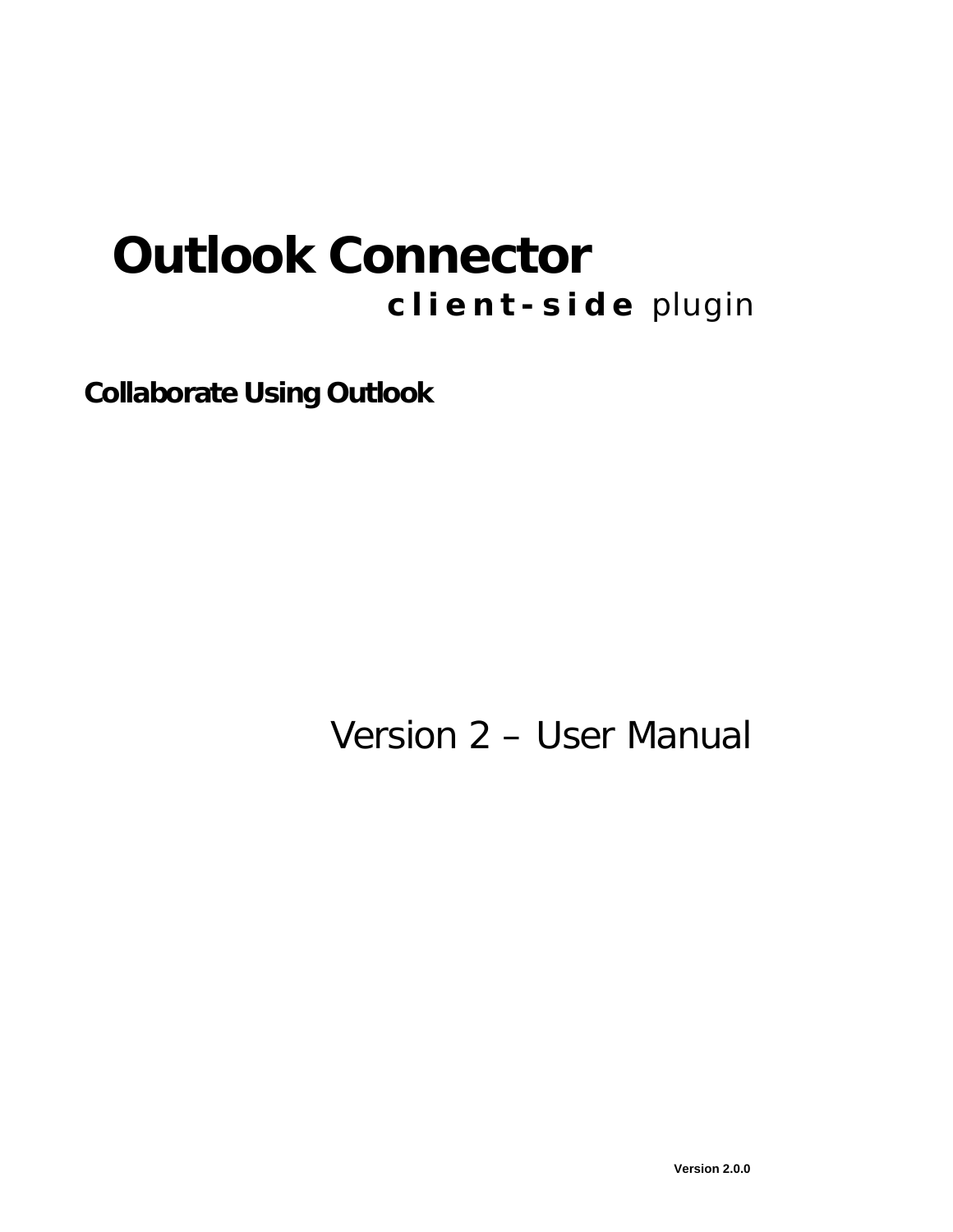© 2003-2005 Alt-N Technologies®. All rights reserved.

MDaemon, WorldClient, and RelayFax are registered trademarks of Alt-N Technologies.

Outlook® is a registered trademark of Microsoft® Corporation. The names of actual companies and products mentioned herein may be the trademarks of their respective owners.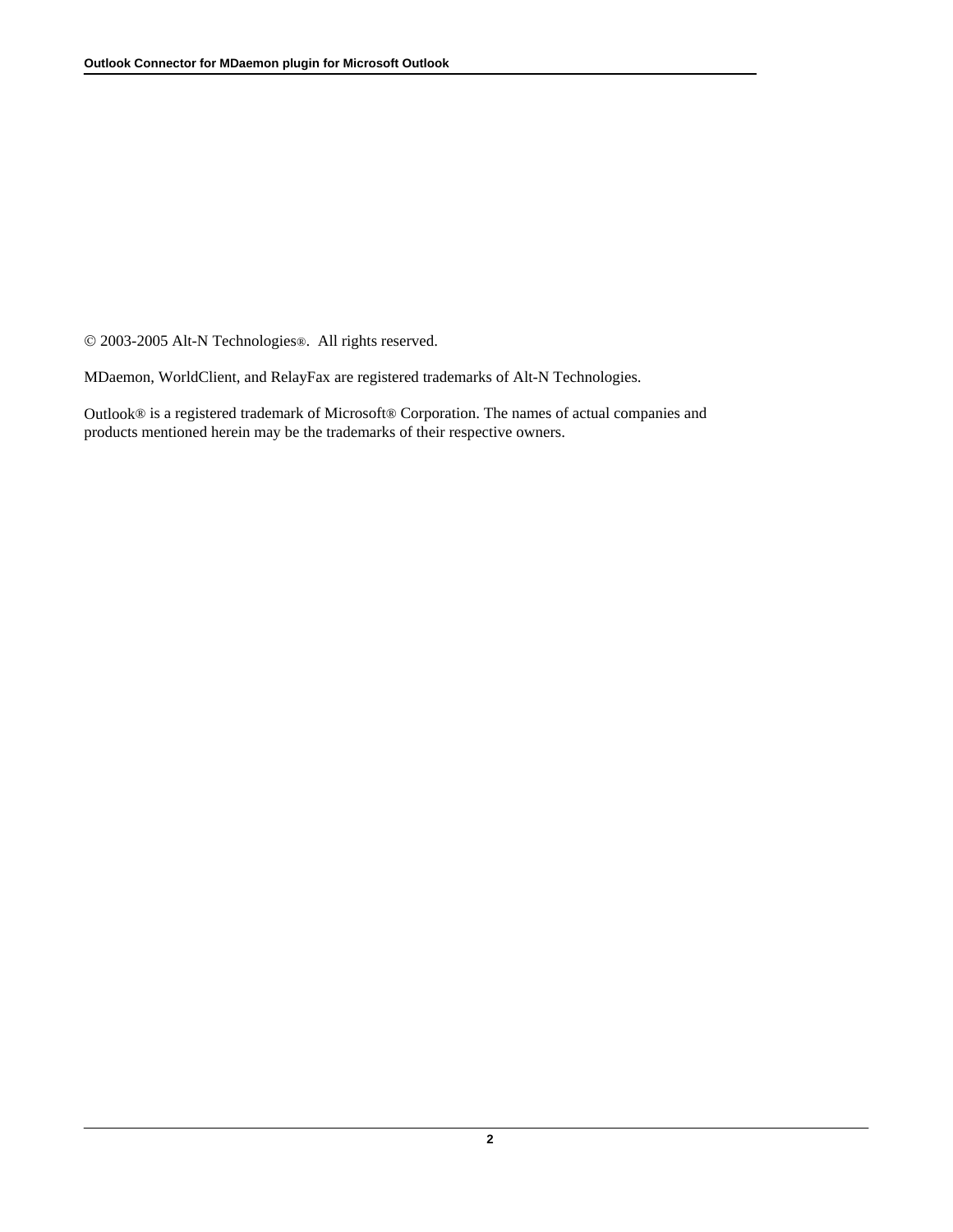## <span id="page-2-0"></span>**Table of Contents**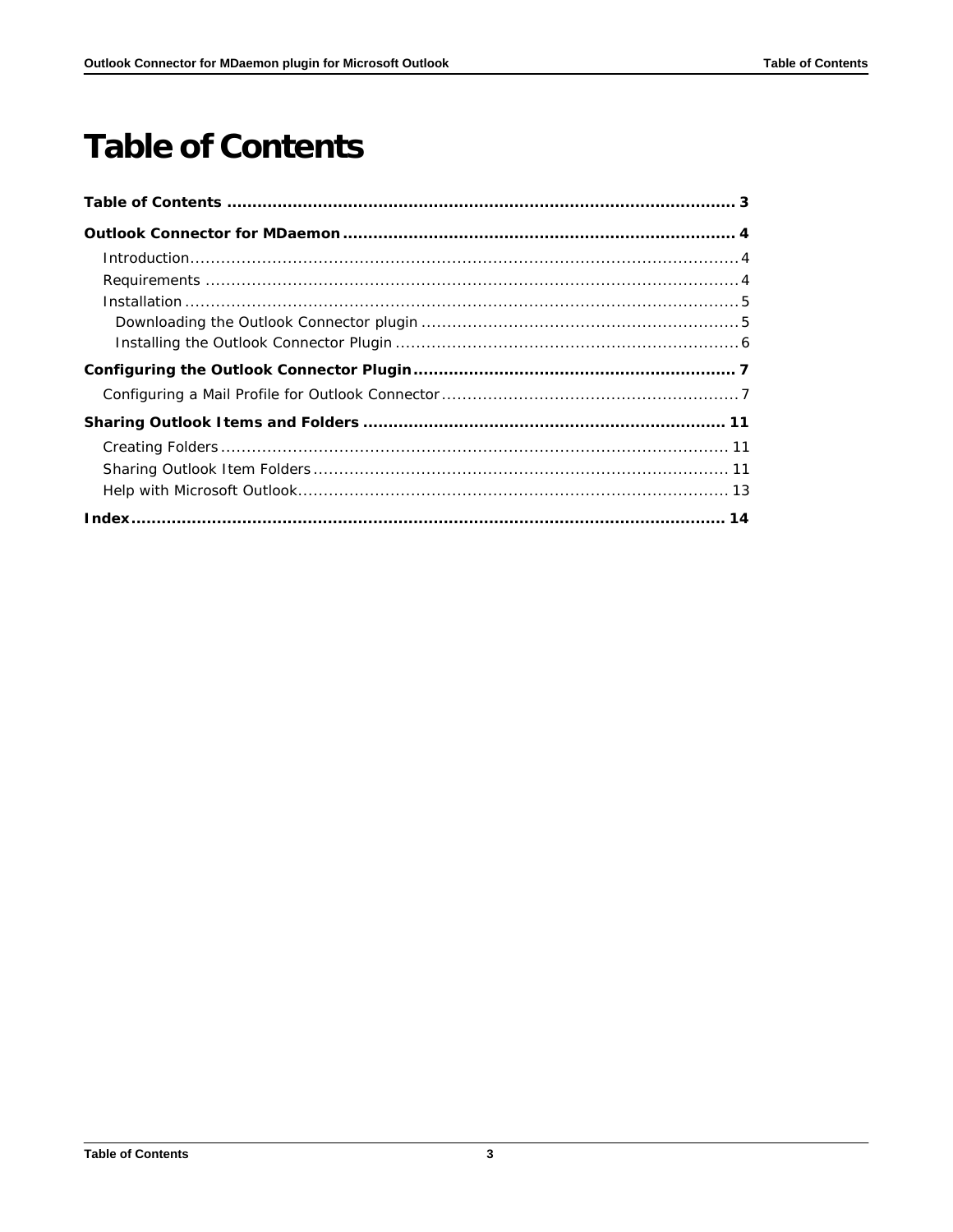## <span id="page-3-0"></span>**Outlook Connector for MDaemon Plugin for Microsoft® Outlook®**

Version 2.0 - User Manual

### <span id="page-3-1"></span>**Introduction**

Being able to collaborate with your coworkers via email, share online calendars and address books, schedule appointments and send invites, manage notes and tasks, and so on, can save you time and increase your productivity. Alt-N Technologies' MDaemon server helps you do all those things and more through its integrated groupware features accessible via its WorldClient web mail client. But, for MDaemon/WorldClient users who wish to have access to those collaboration features through the popular Microsoft Outlook email client instead of through WorldClient, there is the Outlook Connector for MDaemon client-side plugin. Outlook Connector makes it possible for you to utilize all of WorldClient's groupware features from within Outlook.

With Outlook Connector you can share your calendars, contacts, and other Microsoft Outlook items with other MDaemon/WorldClient users. The Outlook Connector plugin provides Outlook item sharing by enabling Microsoft Outlook to use special IMAP folders located on your Outlook Connector enabled server. These folders can be configured to store whatever type of Outlook items that you designate: Calendars, Contacts, Notes, Tasks, Journals, and so on. Further, for each of these folders you can grant multiple levels of access permission to other MDaemon/WorldClient users. For example, to one user you might wish to grant permission to read one of your calendars but not add items to it, but to another you might wish to grant complete access that is equivalent to your own. When you grant an MDaemon/WorldClient user permission to see one of your folders it will appear in his or her Folder List, and the folders you have been permitted to view or edit will appear in yours.

Thus the Outlook Connector plugin for Microsoft Outlook can help you to improve your efficiency by allowing you to gain access to WorldClient's groupware features, share your Outlook items, and collaborate with your colleagues using the productivity features built in to Outlook.

### <span id="page-3-2"></span>**Requirements**

The Outlook Connector client-side plugin requires Microsoft Windows NT, 2000, XP or later and Microsoft Outlook 2000, 2002, or 2003. Further, an Internet or other network connection is required in order to connect to the MDaemon server that is hosting your mail services, and that server must be Outlook Connector enabled. Finally, permission to use Outlook Connector must be activated for your specific MDaemon user account because only Outlook Connector enabled accounts residing on the same mail server can gain access to the MDaemon/WorldClient collaboration features from within Outlook.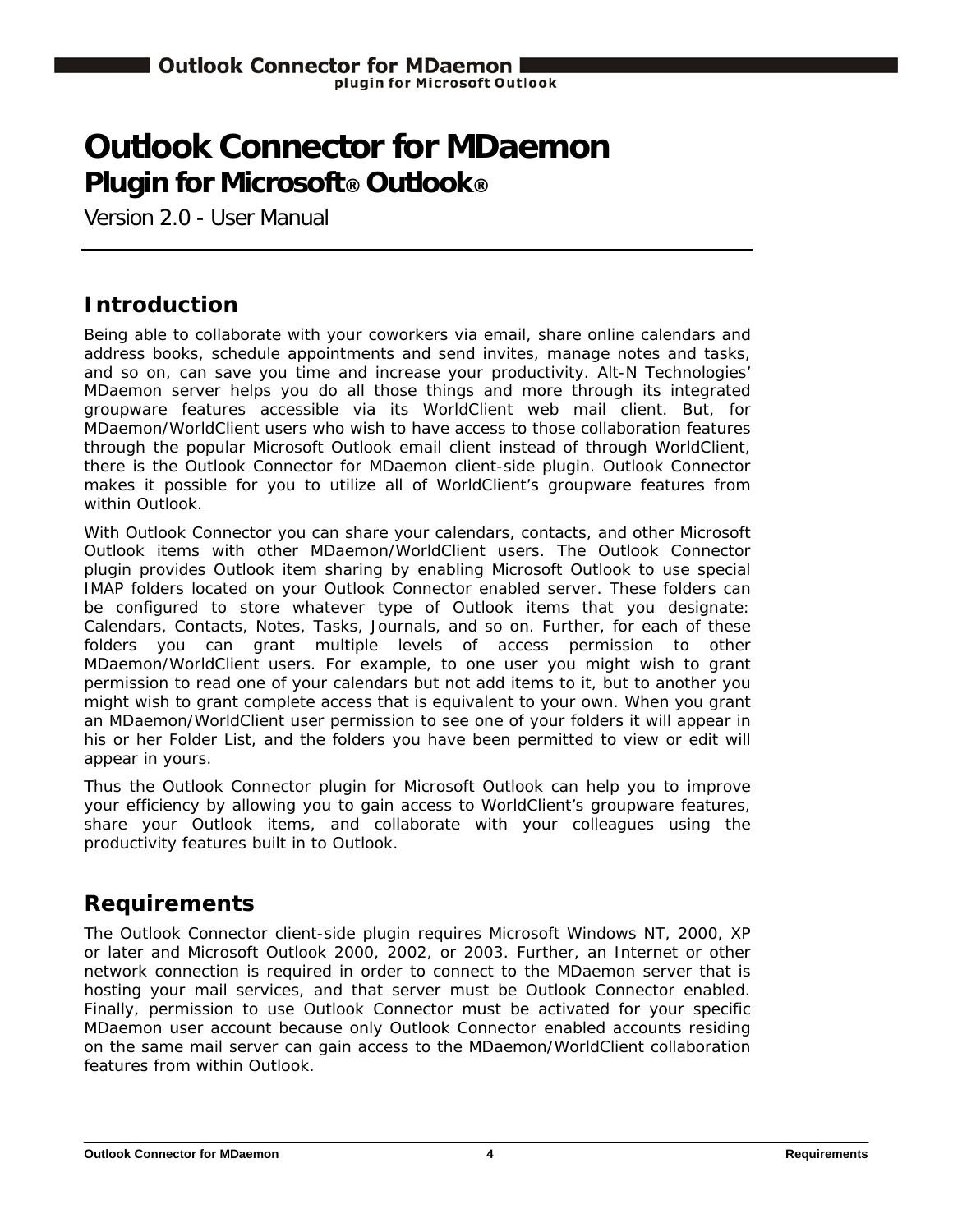### <span id="page-4-0"></span>**Installation**

The Outlook Connector client-side plugin is available as a stand-alone installer that can be downloaded from within WorldClient. If you do not have access to

WorldClient then contact your supervisor or email administrator to obtain the plugin by some other means, such as on a disk or via an alternate download location.

#### <span id="page-4-1"></span>**Downloading the Outlook Connector plugin**

To download the Outlook Connector plugin from within WorldClient:

- 1. Open your web browser to WorldClient's sign-in page. In most cases, the address of the sign-in page is something like, "http://www.example.com" or "http://worldclient.example.com:3000."
- 2. Type your email address and password in the spaces provided, and click **Sign In**.
- 3. Click **Options** (or click the Options button if the WorldClient theme you are using has buttons instead of text links).
- 4. Click **Outlook Connector**.
- 5. Click **Download Outlook Connector**.
- 6. In the File Download dialog, click **Save**, choose a location for OutlookPluginInstall.exe (remember this location), and then click **Save** to begin the download.

| WorldClient - Microsoft Internet Explorer                                   |                                                                                                        |
|-----------------------------------------------------------------------------|--------------------------------------------------------------------------------------------------------|
| File Edit View Favorites Tools Help                                         |                                                                                                        |
| $0.0.800P$ * $0.8.80P$                                                      |                                                                                                        |
| Address <b>&amp; http://mail.example.com:3000/WorldClient.dll?View=Main</b> |                                                                                                        |
| <b>WorldClient</b>                                                          | <b>Outlook Connector</b>                                                                               |
|                                                                             | <b>Now</b> v                                                                                           |
| Folders                                                                     | <b>Outlook Connector</b>                                                                               |
| Personalize<br>of your account.                                             | Customize the appearance and operation Chile to utilities outlook Connector. Once instead, you will be |
| Compose                                                                     | Download Outlook Connector                                                                             |
| Customize the appearance and operation<br>of message composition.           |                                                                                                        |

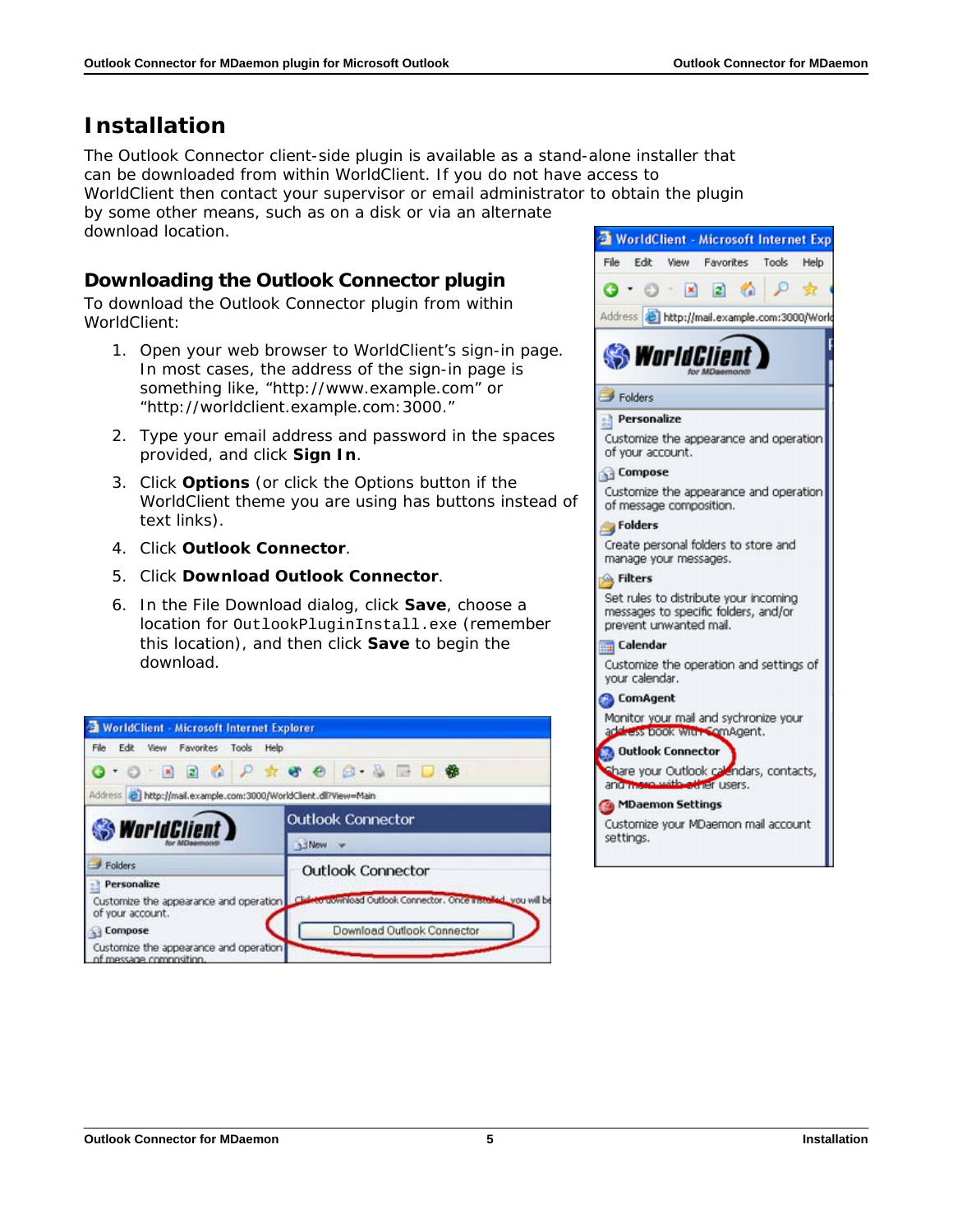#### <span id="page-5-0"></span>**Installing the Outlook Connector Plugin**

To install the Outlook Connector plugin:

- 1. Close Microsoft Outlook if it is running. Before continuing with the installation, it is also recommended that you exit all other Windows applications that you may have running.
- 2. Click **Start**, and then click **Run…** on the Windows start menu.
- 3. In **Open**, type the path to OutlookPluginInstall.exe, or click **Browse…** to locate it.
- 4. Click **OK**.



- 5. Click **Next**.
- 6. Read the License Agreement and then click **I Agree** to continue with the installation.
- 7. Click **Next**.
- 8. Click **Finish**.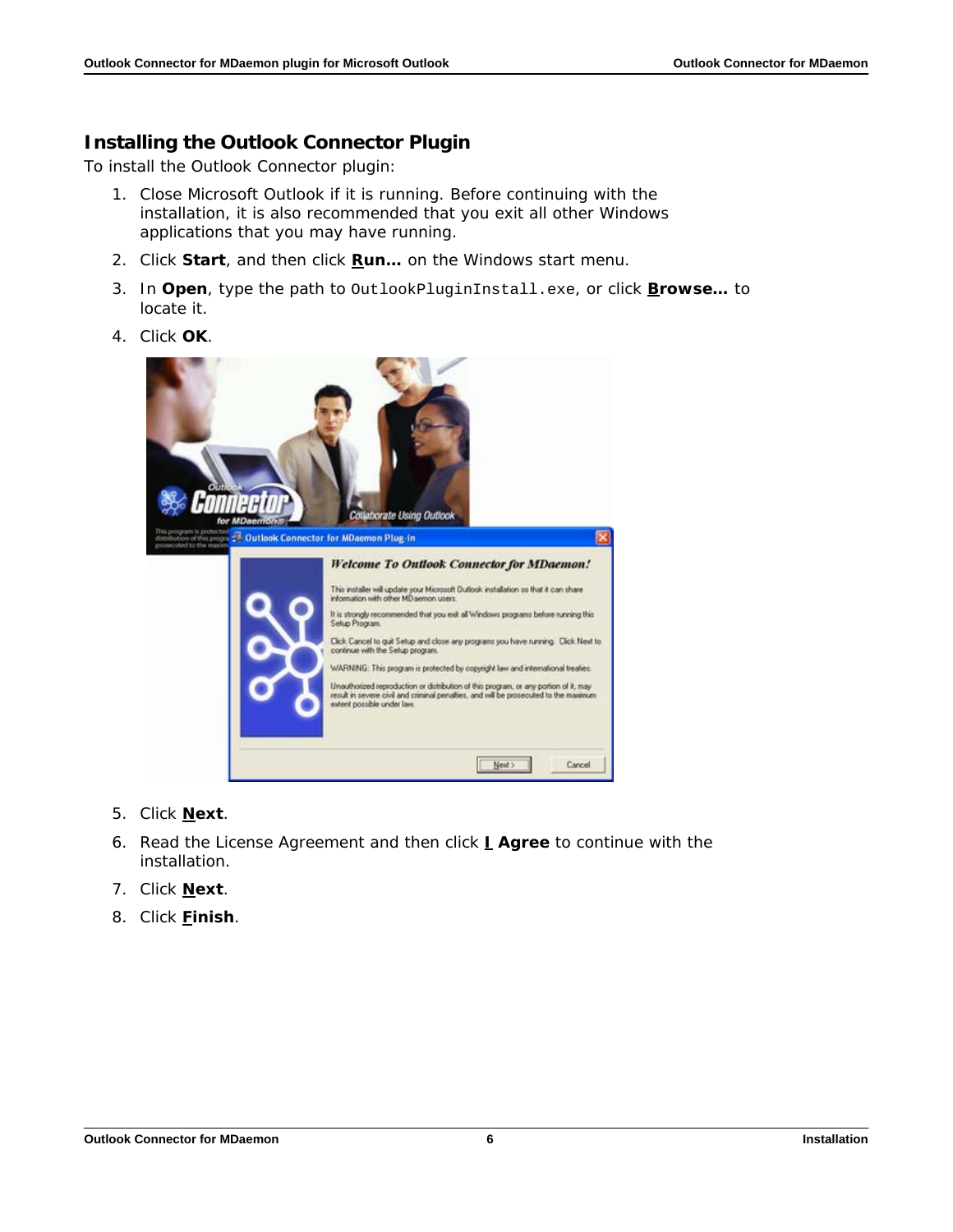## <span id="page-6-0"></span>**Configuring the Outlook Connector Plugin**

## <span id="page-6-1"></span>**Configuring a Mail Profile for Outlook Connector**

In order to use Outlook Connector you must create a new Outlook mail profile. These instructions show how to setup a new profile for Outlook Connector. They begin with the *Mail Control Panel* open (the *Mail* control panel is located in the *Control Panel* reached from the Windows Start menu).

| <b>Mail</b>                                         |  |
|-----------------------------------------------------|--|
| General                                             |  |
| The following profiles are set up on this computer: |  |
|                                                     |  |
| Remove<br>Properties<br>Add<br>Copy                 |  |
| When starting Microsoft Outlook, use this profile:  |  |
| Prompt for a profile to be used                     |  |
| Always use this profile                             |  |
|                                                     |  |
|                                                     |  |
| Cancel<br>ΟK<br>Help<br>Apply                       |  |

1. Use the **Add** command button to display a dialog for naming the new profile.



2. Type the *profile name* and click **OK**.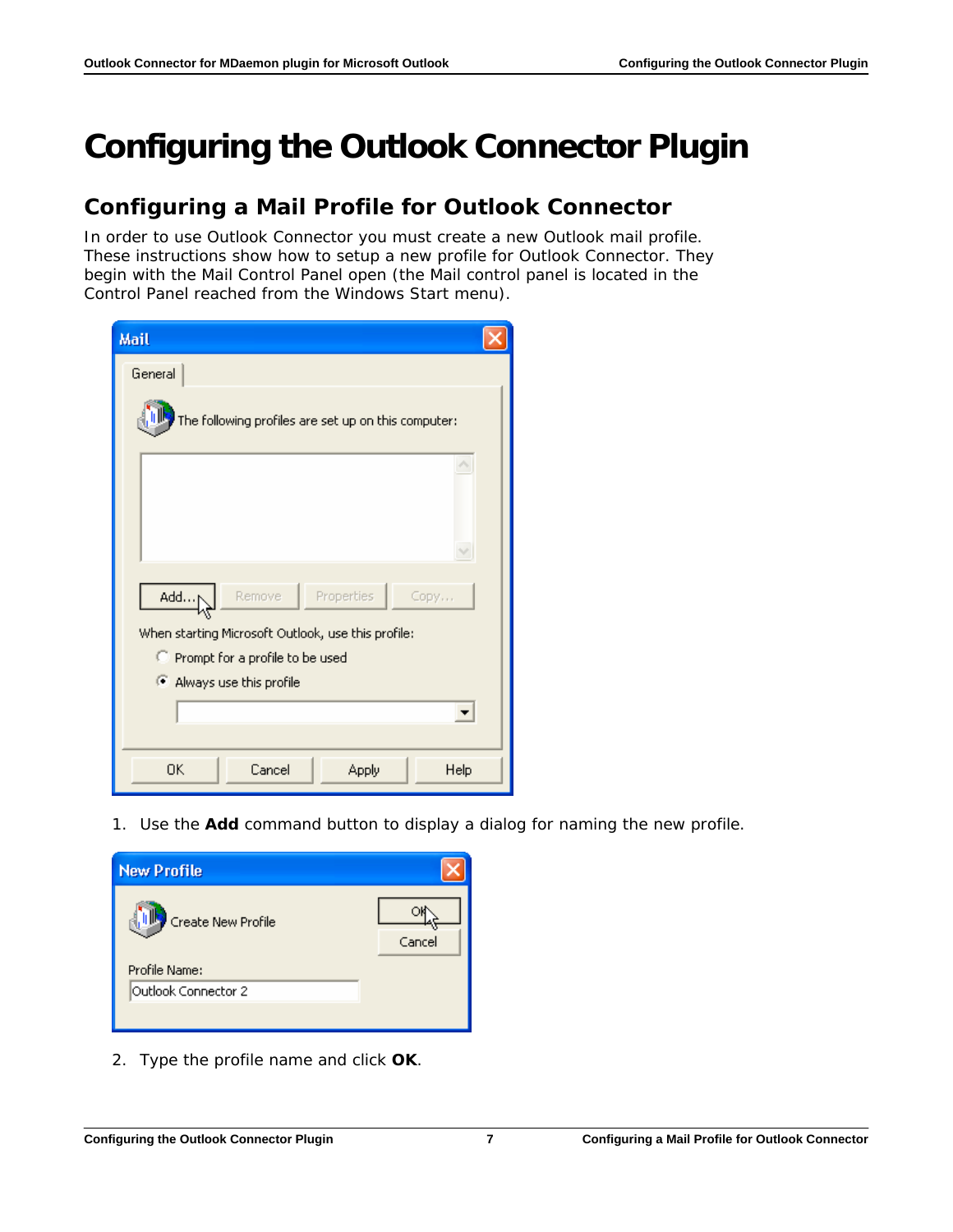

3. Select *Add a new e-mail account* and click **Next**.

| <b>E-mail Accounts</b>                                                                                                                                                                                                                                                                                                                                                                                                                                                                                                       |        |
|------------------------------------------------------------------------------------------------------------------------------------------------------------------------------------------------------------------------------------------------------------------------------------------------------------------------------------------------------------------------------------------------------------------------------------------------------------------------------------------------------------------------------|--------|
| <b>Server Type</b><br>You can choose the type of server your new e-mail acount will work with.                                                                                                                                                                                                                                                                                                                                                                                                                               |        |
| Microsoft Exchange Server<br>Connect to an Exchange server to read e-mail, access public folders, and<br>share documents.<br>$C$ POP3<br>Connect to a POP3 e-mail server to download<br>your e-mail.<br><b>C</b> IMAP<br>Connect to an IMAP e-mail server to download e-mail and synchronize<br>mailbox folders.<br>$C$ HTTP<br>Connect to an HTTP e-mail server such as Hotmail to download e-mail and<br>synchronize mailbox folders.<br>Additional Server Types<br>Connect to another workgroup or 3rd-party mail server. |        |
| $8$ Back<br>Next                                                                                                                                                                                                                                                                                                                                                                                                                                                                                                             | Cancel |

4. Select *Additional Servers Types* and click **Next**.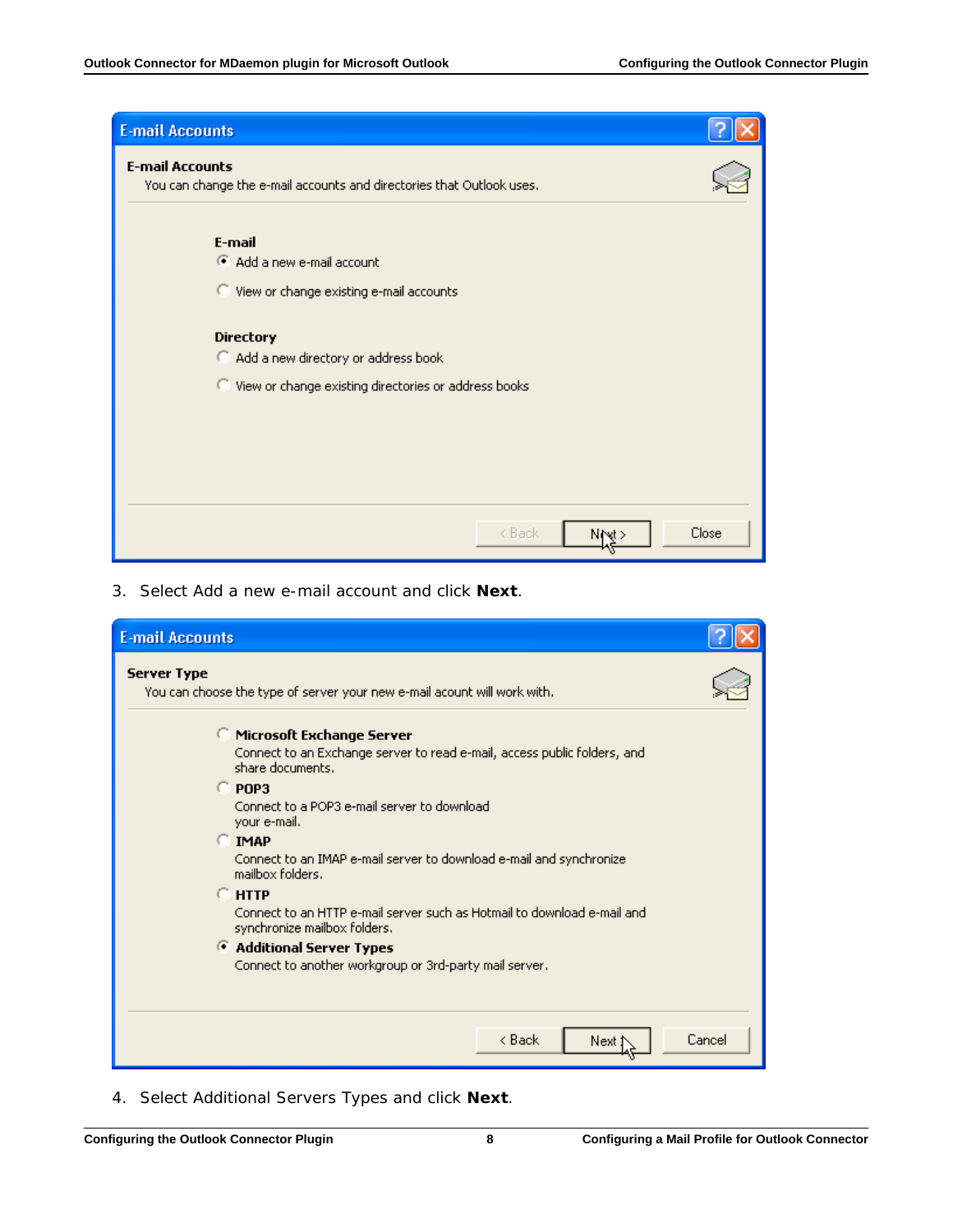| <b>E-mail Accounts</b>                                                                                                  |        |
|-------------------------------------------------------------------------------------------------------------------------|--------|
| <b>Additional Server Types</b><br>You can choose the type of server your new e-mail acount will work with.              |        |
| Outlook supports these additional e-mail server types. Select the<br>server type you want to connect to and click Next. |        |
| Additional Server Types                                                                                                 |        |
| Outlook Connector for MDaemon 2.0                                                                                       |        |
|                                                                                                                         |        |
|                                                                                                                         |        |
|                                                                                                                         |        |
|                                                                                                                         |        |
|                                                                                                                         |        |
|                                                                                                                         |        |
|                                                                                                                         |        |
|                                                                                                                         |        |
| < Back<br>New                                                                                                           | Cancel |

5. Choose *Outlook Connector…* from the list and click **Next**.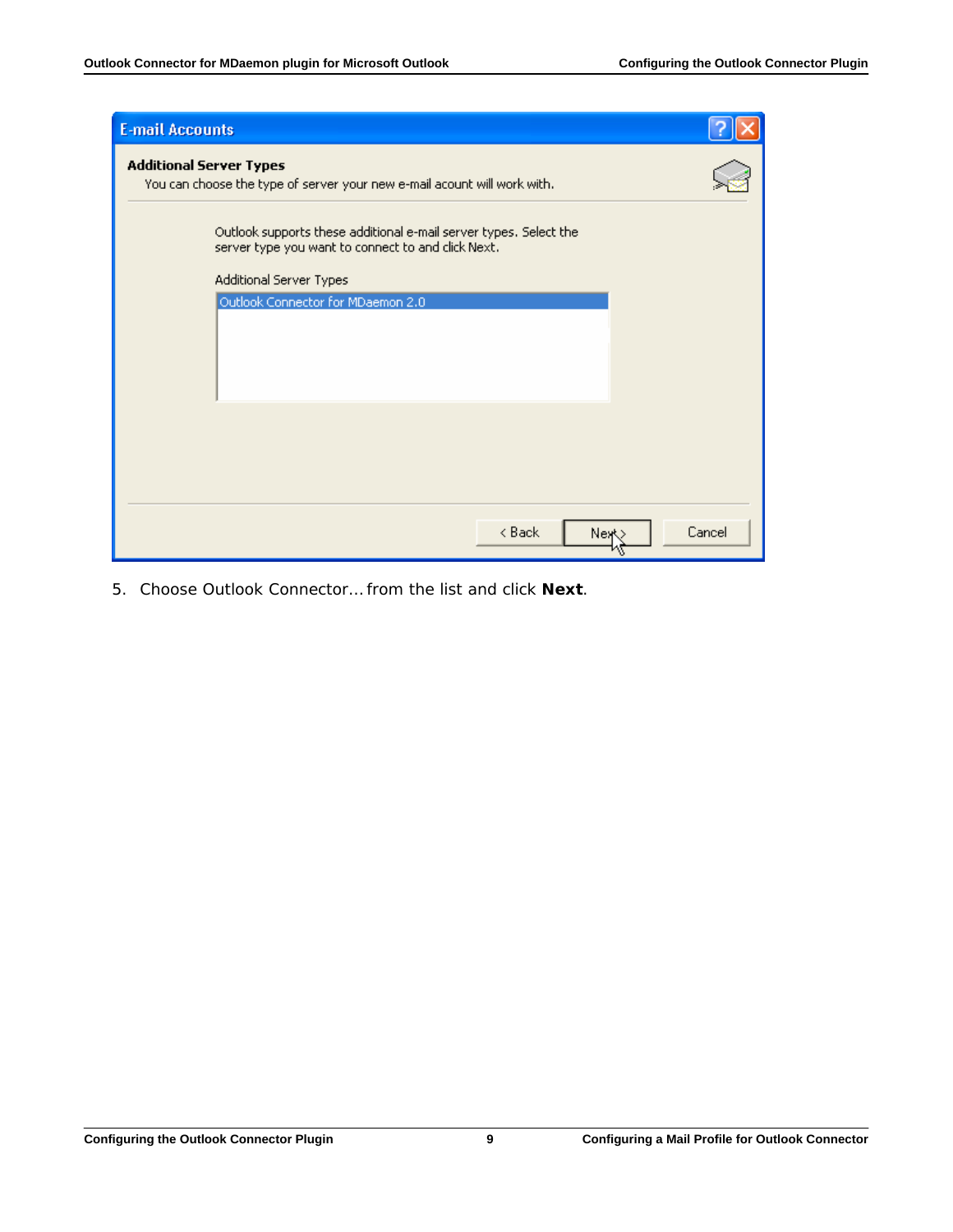| <b>Outlook Connector for MDaemon 2.0</b>        |                                                                                                                   |        |
|-------------------------------------------------|-------------------------------------------------------------------------------------------------------------------|--------|
| General   Advanced   Folders   Messages   About |                                                                                                                   |        |
| User Information                                |                                                                                                                   |        |
| Your Name:                                      | Mary Adams                                                                                                        |        |
| Organization:                                   | Corvus Press                                                                                                      |        |
| E-mail Address:                                 | madams@poboxes.shacknet.nu                                                                                        |        |
| <b>Account Settings</b>                         |                                                                                                                   |        |
| Display Name:                                   | Mary Adams (Outlook Connector)                                                                                    |        |
| Server Information                              |                                                                                                                   |        |
| Incoming Mail (IMAP):                           | poboxes.shacknet.nu                                                                                               |        |
| Outgoing Mail (SMTP):                           | poboxes.shacknet.nu                                                                                               |        |
| Logon Information                               |                                                                                                                   |        |
| User Name:                                      | madams                                                                                                            |        |
| Password:                                       | ********                                                                                                          |        |
|                                                 | Remember password                                                                                                 |        |
|                                                 | Outlook Connector for MD aemon 2.0 will automatically<br>remember your password for you each time outlook starts. |        |
|                                                 | Test Account Settings                                                                                             |        |
|                                                 | 0K.                                                                                                               | Cancel |

6. Enter the requested information. Once you have entered the *ID*, *password* and *server* information, click **Test Account Settings**. If everything is correct, the setup program displays a message saying: *Successfully connected…*.

| <b>Outlook Connector for MDaemon 2.0</b>                     |  |
|--------------------------------------------------------------|--|
| <b>Success</b><br>Successfully connected to the IMAP server. |  |
| OΚ                                                           |  |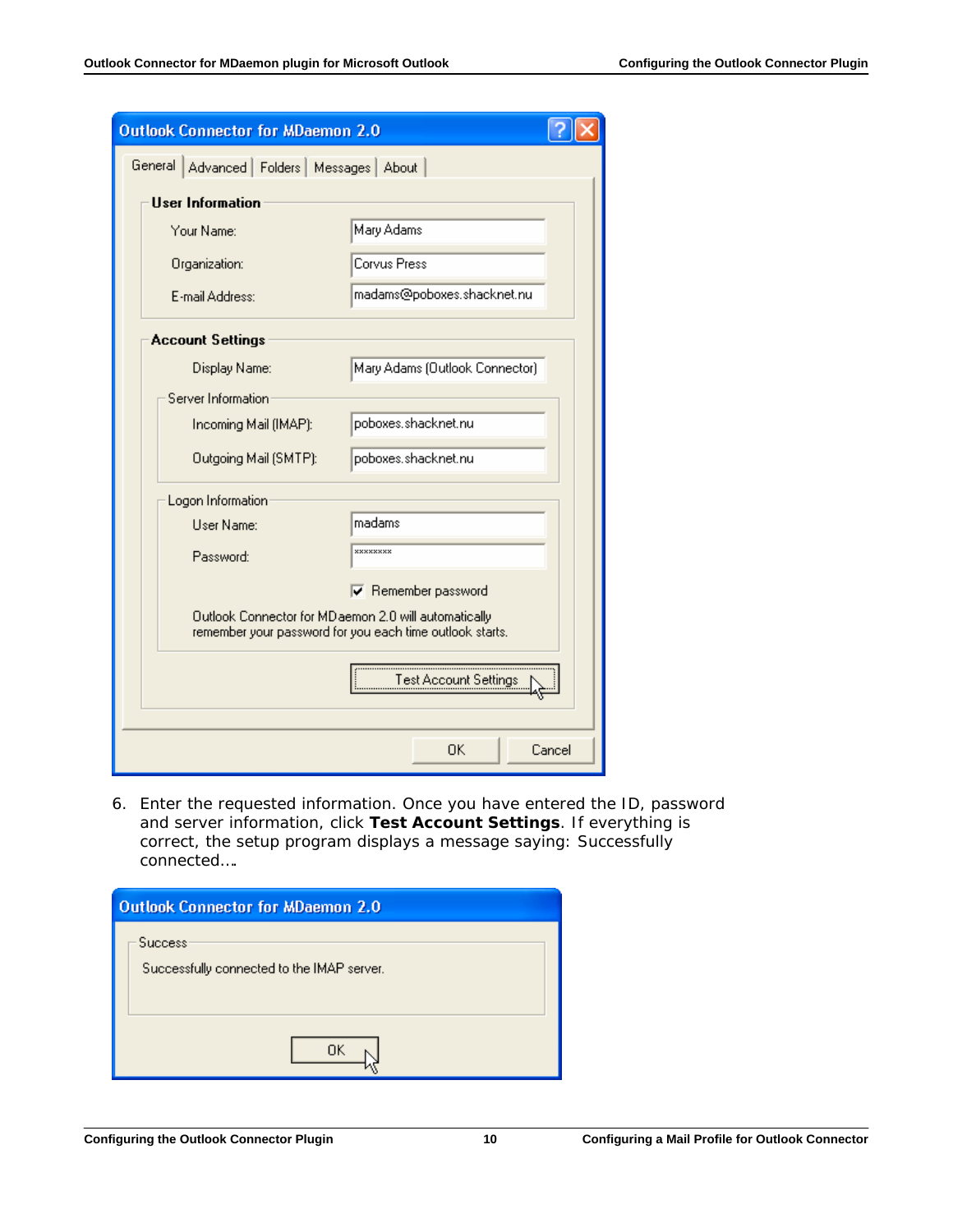If you receive a failed result, make sure all of the entered information is correct.

7. Once the test is successful, use the **OK** button to exit from the dialog. Then use the **OK** button to exit from the control panel.

You should now be able to start Outlook with Outlook Connector active.

**NOTE:** Once your account has been created, you can easily access it to review or edit its settings via the Account button on the toolbar.

## <span id="page-10-0"></span>**Sharing Outlook Items and Folders**

## <span id="page-10-1"></span>**Creating Folders**

In Outlook's Folder list, you can create folders and subfolders. When you create a new folder you must designate the type of items that will be associated with it: mail, calendars, contacts, tasks, notes, and so on.

To create a new folder in the Outlook Folder List:

- 1. In the Folder List, right-click the mailbox or folder where you want the new folder to be placed, and click **New Folder**. Alternatively, **click File→New→Folder** from Outlook's menu bar.
- 2. Type a *Name* for your folder.
- 3. In *Folder Contains*, choose the type of Outlook item that the folder will contain: Calendar, Contact, Journal, Task, Mail, and so on.
- 4. Choose the location where you want the folder to be placed (if you didn't already choose the location in step 1, or if you want to choose a different location).
- 5. Click **OK**.



### <span id="page-10-2"></span>**Sharing Outlook Item Folders**

The Outlook Connector plugin makes it possible for you to share your folders with other MDaemon/WorldClient users. You can designate which users will be able to access them, and the level of access that will be permitted.

To share an Outlook item folder:

1. In the Folder List, click the folder that you wish to share, and then click **Folder** on the Outlook Connector toolbar. Alternatively, Ca Folder Ca Account 2 About right-click the folder, click **Properties**, and then click the Folder Permissions tab.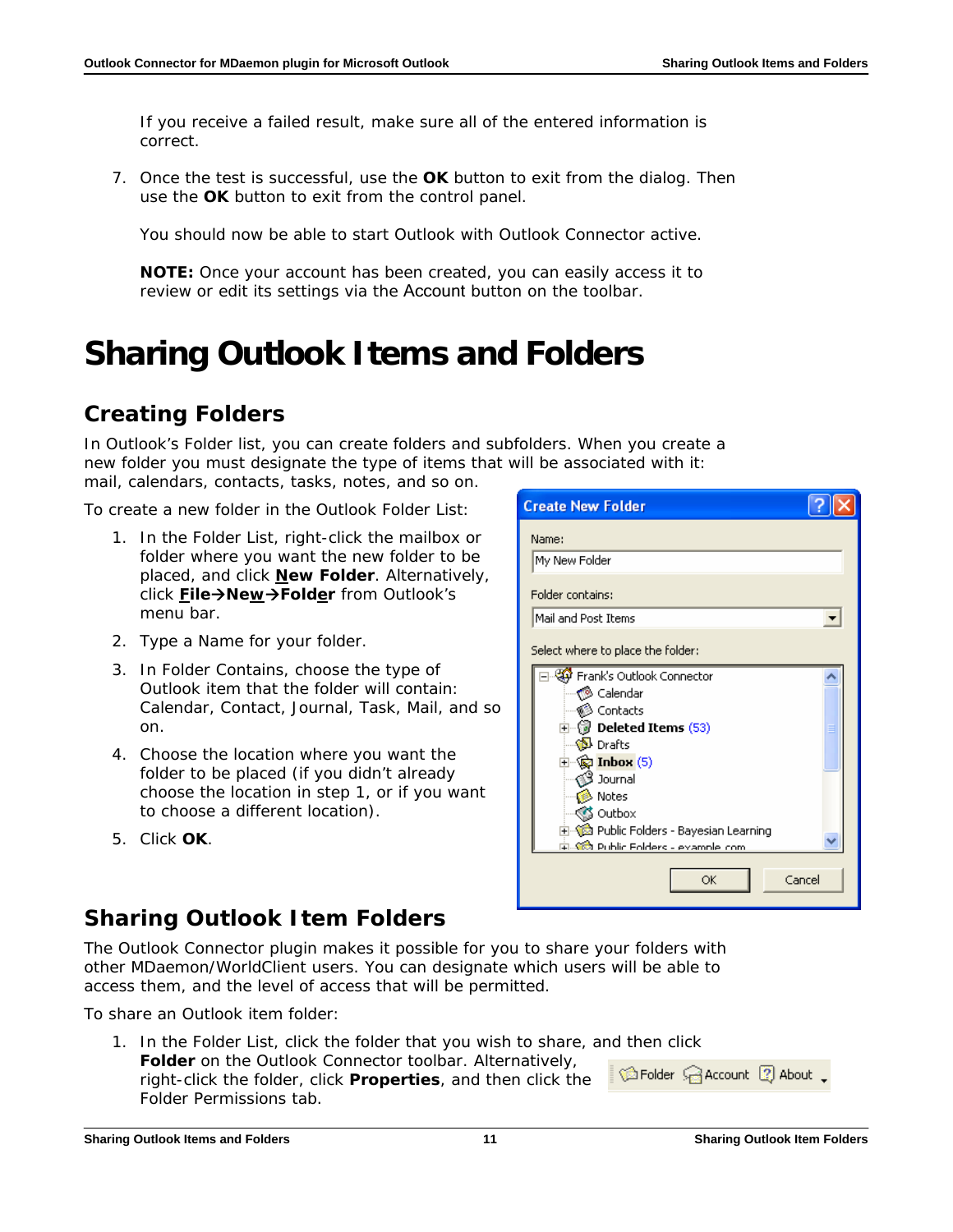2. In the *Permissions* section, click **Add** to specify a user with which to share the folder.

| <b>My New Folder Folder Permissions</b> |                      |
|-----------------------------------------|----------------------|
| Permissions                             |                      |
| Add<br>Remove                           |                      |
| anyone@example.com                      |                      |
| Frank@example.com                       |                      |
|                                         |                      |
|                                         |                      |
|                                         |                      |
|                                         |                      |
|                                         |                      |
|                                         |                      |
| Guest                                   | $\blacktriangledown$ |
| Advanced                                |                      |
|                                         |                      |
|                                         |                      |
| <b>OK</b><br>Cancel                     |                      |

3. Choose the desired user's email address from the drop-down list box or type one in manually, and then click **OK**.

| <b>Add New User</b>                           |
|-----------------------------------------------|
| Add this user to the folder permissions list: |
| dwimble@example.com                           |
| Cancel<br>ΠK                                  |

Depending on how your email administrator has configured your mail server, the list box will contain one of the following: all Outlook Connector enabled accounts on your server regardless of domain to which they belong, only Outlook Connector enabled accounts that belong to the same domain as you, or no addresses at all. If all of the addresses are hidden then you will have to manually enter each Outlook Connector enabled email address with which you wish to share the folder. **Note:** there may also be an entry for "anyone@example.com". Select that address if you wish to share the folder with all users belonging to that domain.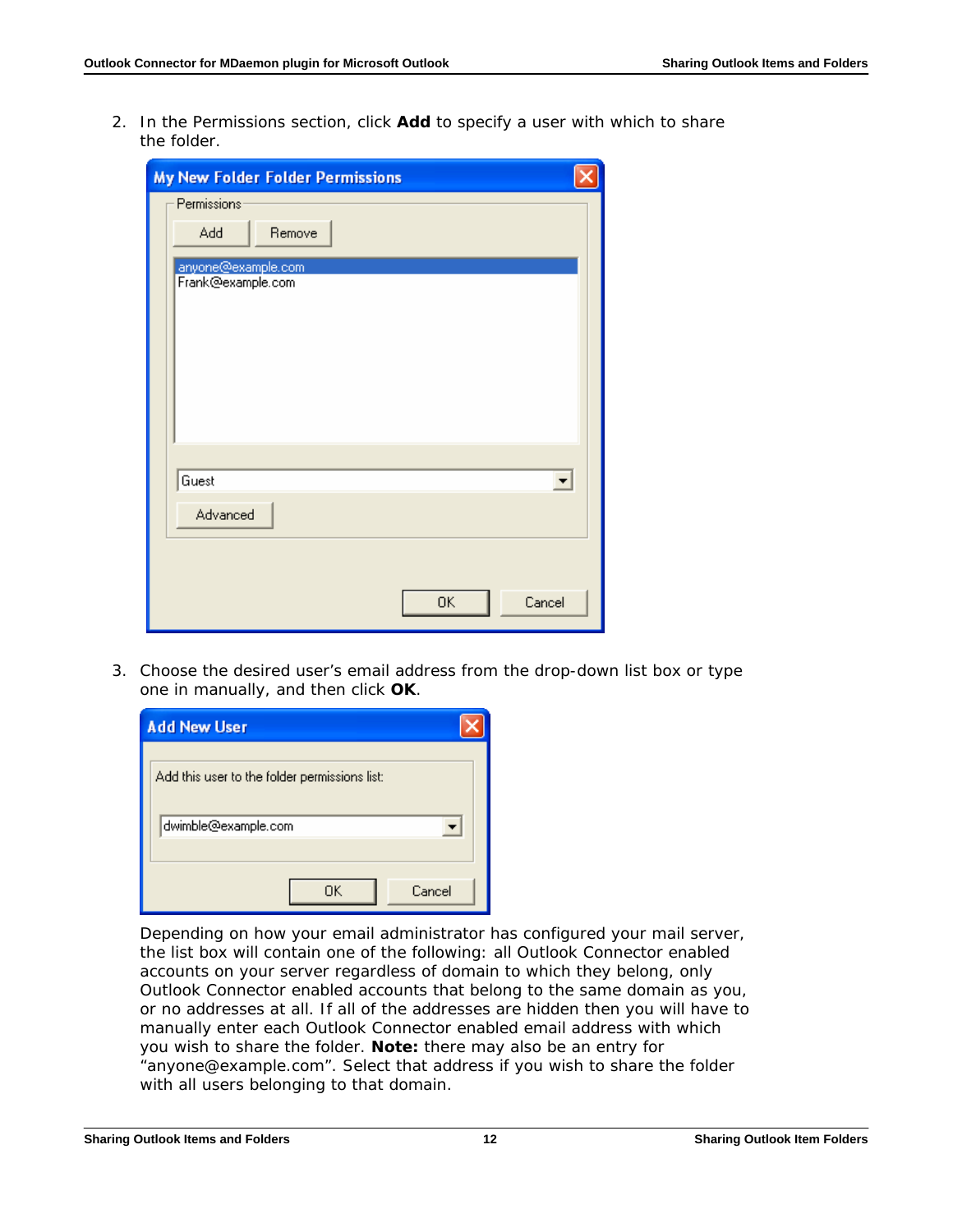4. In the *Permissions* list, click the address you just added and then use the drop-down list to designate the level of access you wish to grant to the user: *Guest*, *User*, *Power User*, or *Administrator*. Alternatively, click **Advanced**

and create customized permissions by clicking the boxes corresponding to the access rights that you wish to grant:

- **Lookup**—the user can see this folder in his or her Folder List.
- **Read**—the user is permitted to see the contents of the shared folder (i.e. see the calendars, contacts, and the like). **Note:** if you use the options below to grant permission to edit or otherwise affect the contents of the folder, then you must also give *Read* permission in order for the person to see those contents.
- **Set Seen Flag**—the user can change the read/unread status of messages in this folder.
- **Write**—the user can change flags on messages in this folder.
- **Insert**—the user can append and copy messages or items into this folder.
- **Post**—the user can send mail directly to this folder (if the folder allows).
- **Create**—the user can create subfolders.
- **Delete**—the user can delete messages or items from the folder.
- **Administer**—the user can administer the Permissions for this folder.

**Note:** If you wish to see which permissions are granted when you choose *Guest*, *User*, *Power User*, or *Administrator*, then select the desired option and click **Advanced**.

- 5. Click **OK**.
- 6. Click **OK**.

### <span id="page-12-0"></span>**Help with Microsoft Outlook**

For specific instructions on working with Outlook items such as calendars, contacts, tasks, and so on, and for instructions on using Microsoft Outlook's many other features, see Outlook's extensive help system and documentation.

| <b>Permissions</b>                |
|-----------------------------------|
| $\overline{\triangledown}$ Lookup |
| $\nabla$ Read                     |
| <b>▽</b> Set Seen Flag            |
| $\nabla$ Write                    |
| $\overline{\triangledown}$ Insert |
| $\overline{\triangledown}$ Post   |
| $\overline{\nabla}$ Create        |
| $\nabla$ Delete                   |
| Administrator                     |
| ΟK<br>Cancel                      |